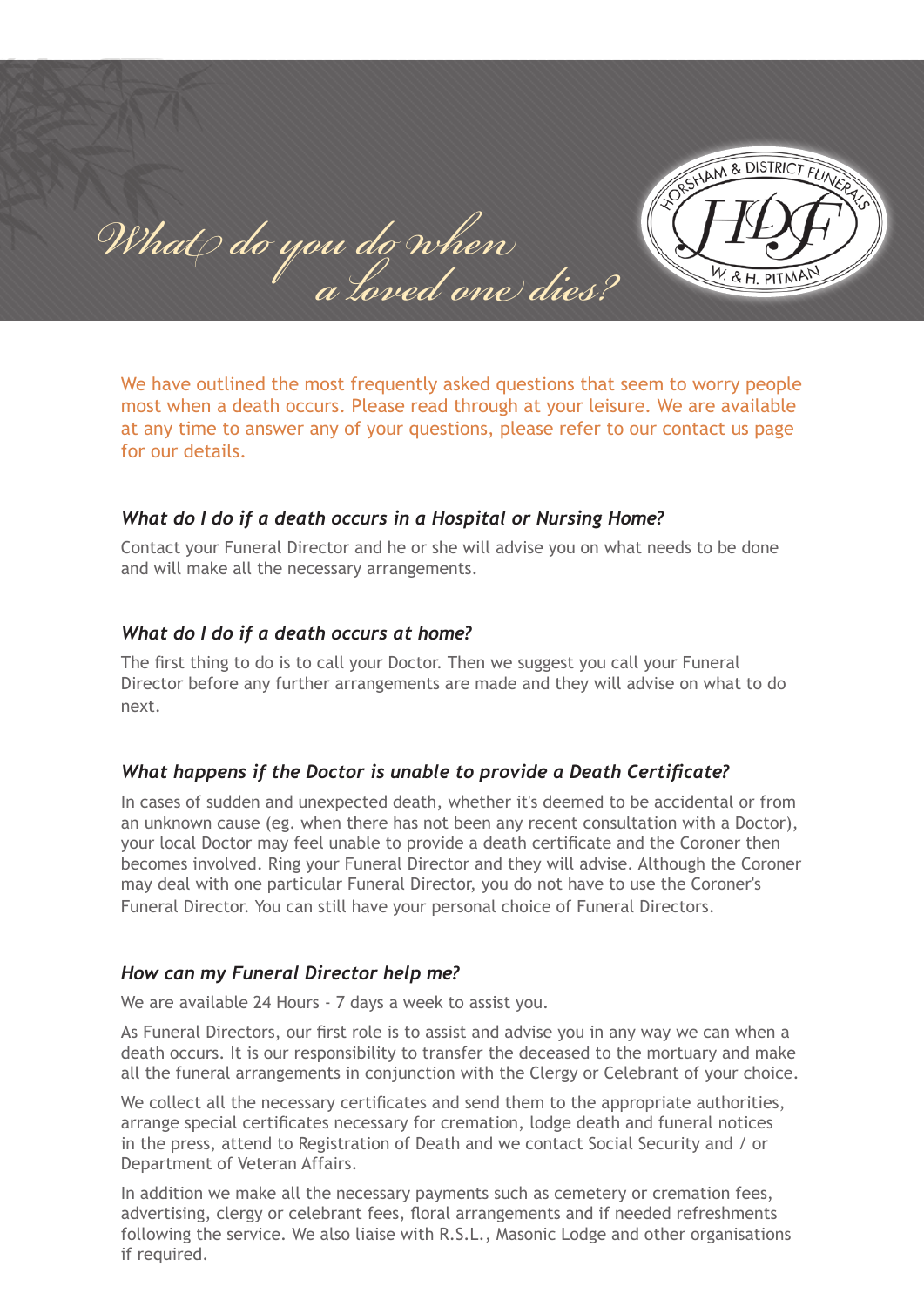RSHAM & DISTRICT FUNER What do you do when  *a loved one dies?* & H. PITMA

## *Arranging the Funeral - where do I start?*

Your Funeral Director is the person who starts the arrangement process; be guided and helped by them . The following are some guidelines and information to assist:-

#### Burial or Cremation

The wishes of the deceased may already be known. Otherwise it is up to you and the family to decide. The choice is yours. Costs differ slightly with cremation often costing less. Cremations are usually done in Ballarat following a Funeral Service in your home town although the Ballarat Crematorium has a well-appointed chapel.

#### Styles of Funerals

You may wish to have a service at a Church or our Chapel followed by the cortege proceeding to the cemetery for the interment. When cremation is the option usually a church or chapel service is held and the cremation takes place privately later. Clergy, Celebrants or family friends can be used to officiate at Funerals and it is common to have Masonic Lodge and R.S.L. Services at the graveside if applicable. Some families prefer to just have a Graveside service at the cemetery or a Crematorium Chapel service. Refreshments quite often follow the service and these can be arranged with church groups etc.

#### The viewing

People often feel that to view their loved one before the funeral helps and it is very important to them. This is a personal choice but we recommend it. We have private facilities for families where we arrange viewing. Children should be considered also.

#### Choosing a coffin or a casket

A casket is rectangular and usually more expensive whereas a coffin is shaped being wider at one end. We have a range of both on display at our premises. The choice is made by you as to what suits your needs.

#### Embalming

Health Regulations require that all cases being transported overseas must be embalmed. With modern transport facilities these days it is not always needed for interstate transfers however on some occasions it may be required. (We can advise you)

## *Should Children attend Funerals?*

Open discussion within the family about death and the funeral is healthy, children then seem to be better prepared and better able to understand. Consider letting them take part and attend if they wish.